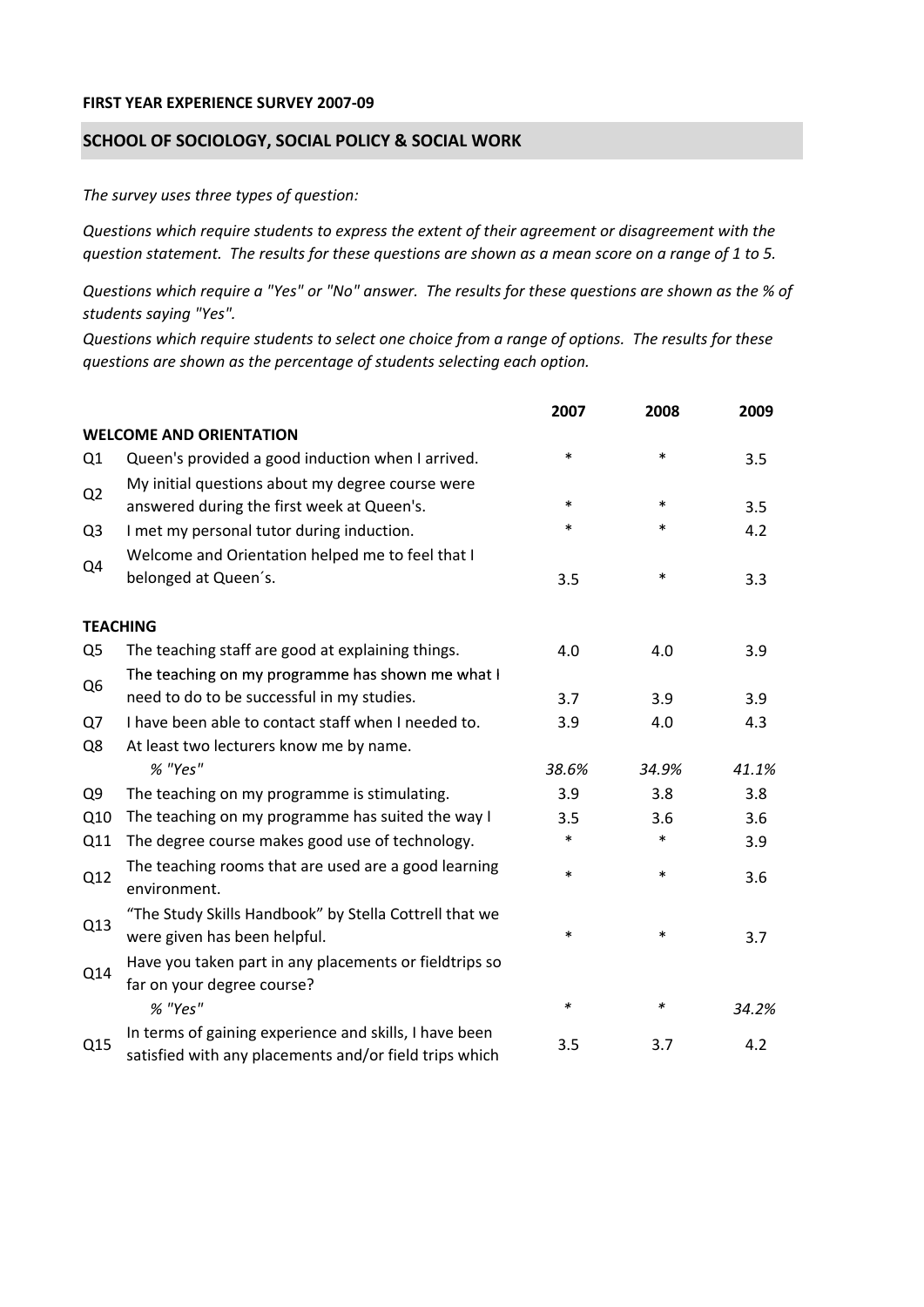|                 |                                                                                                      | 2007   | 2008   | 2009   |
|-----------------|------------------------------------------------------------------------------------------------------|--------|--------|--------|
|                 | <b>ASSESSMENT AND FEEDBACK</b>                                                                       |        |        |        |
| Q16             | Feedback on my work has been prompt (within three<br>weeks of submission of the work).               | 3.0    | 2.6    | 3.7    |
| Q17             | Feedback on my work has helped me in my learning.                                                    | 3.6    | 3.4    | 3.6    |
| Q18             | The criteria used in assessing work were made clear at<br>the beginning of my programme.             | 3.8    | 3.9    | 3.8    |
| Q19             | I am satisfied with my academic performance on my<br>modules.                                        | 3.6    | 3.7    | 3.7    |
|                 | <b>LEARNING RESOURCES</b>                                                                            |        |        |        |
| Q <sub>20</sub> | The library resources (eg, books, journals) are good<br>enough for my needs.                         | 3.9    | 4.0    | 3.9    |
| Q21             | The library services (eg, borrower services, information,<br>training) are good enough for my needs. | 3.8    | 4.1    | 3.9    |
| Q <sub>22</sub> | I have been able to access computers when I needed to.                                               | 3.9    | 4.1    | 3.7    |
| <b>SERVICES</b> |                                                                                                      |        |        |        |
|                 | Where I have used them, I have been satisfied with the following:                                    |        |        |        |
| Q <sub>23</sub> | <b>Accommodation Office</b>                                                                          | 3.2    | 3.6    | 3.5    |
| Q24             | <b>Admissions Office</b>                                                                             | 3.9    | 3.9    | 3.5    |
| Q <sub>25</sub> | <b>Campus Eating Places</b>                                                                          | $\ast$ | $\ast$ | 3.4    |
| Q <sub>26</sub> | Careers Services, Work Placement Centre, Jobshop                                                     | 3.1    | 3.6    | 3.8    |
| Q27             | <b>Counselling Service</b>                                                                           | $\ast$ | $\ast$ | 3.4    |
| Q <sub>28</sub> | <b>Disability Services</b>                                                                           | 3.7    | 3.4    | 3.8    |
| Q <sub>29</sub> | <b>Health Services</b>                                                                               | 3.6    | 3.8    | $\ast$ |
| Q30             | <b>Finance Office</b>                                                                                | 3.8    | 4.1    | 3.6    |
| Q <sub>31</sub> | Learning Development Service                                                                         | $\ast$ | $\ast$ | 3.7    |
| Q <sub>32</sub> | Queen's International                                                                                | 3.3    | 3.3    | 3.3    |
| Q <sub>33</sub> | Queen's Sport (PEC)                                                                                  | $\ast$ | $\ast$ | 4.0    |
| Q34             | Student Jobshop                                                                                      | $\ast$ | $\ast$ | 3.3    |
| Q <sub>35</sub> | <b>Student Records and Examinations</b>                                                              | 3.7    | 3.8    | 3.7    |
| Q36             | <b>Student Support</b>                                                                               | 3.8    | 4.0    | $\ast$ |
| Q <sub>37</sub> | <b>Student Guidance Centre</b>                                                                       | $\ast$ | 4.1    | 4.2    |
| Q38             | <b>Students' Union</b>                                                                               | *      | $\ast$ | 4.2    |
| Q39             | University Clubs and Societies                                                                       | *      | $\ast$ | 3.8    |
| Q40             | The Students' Union has enhanced my experience at<br>Queen's                                         | $\ast$ | $\ast$ | 3.4    |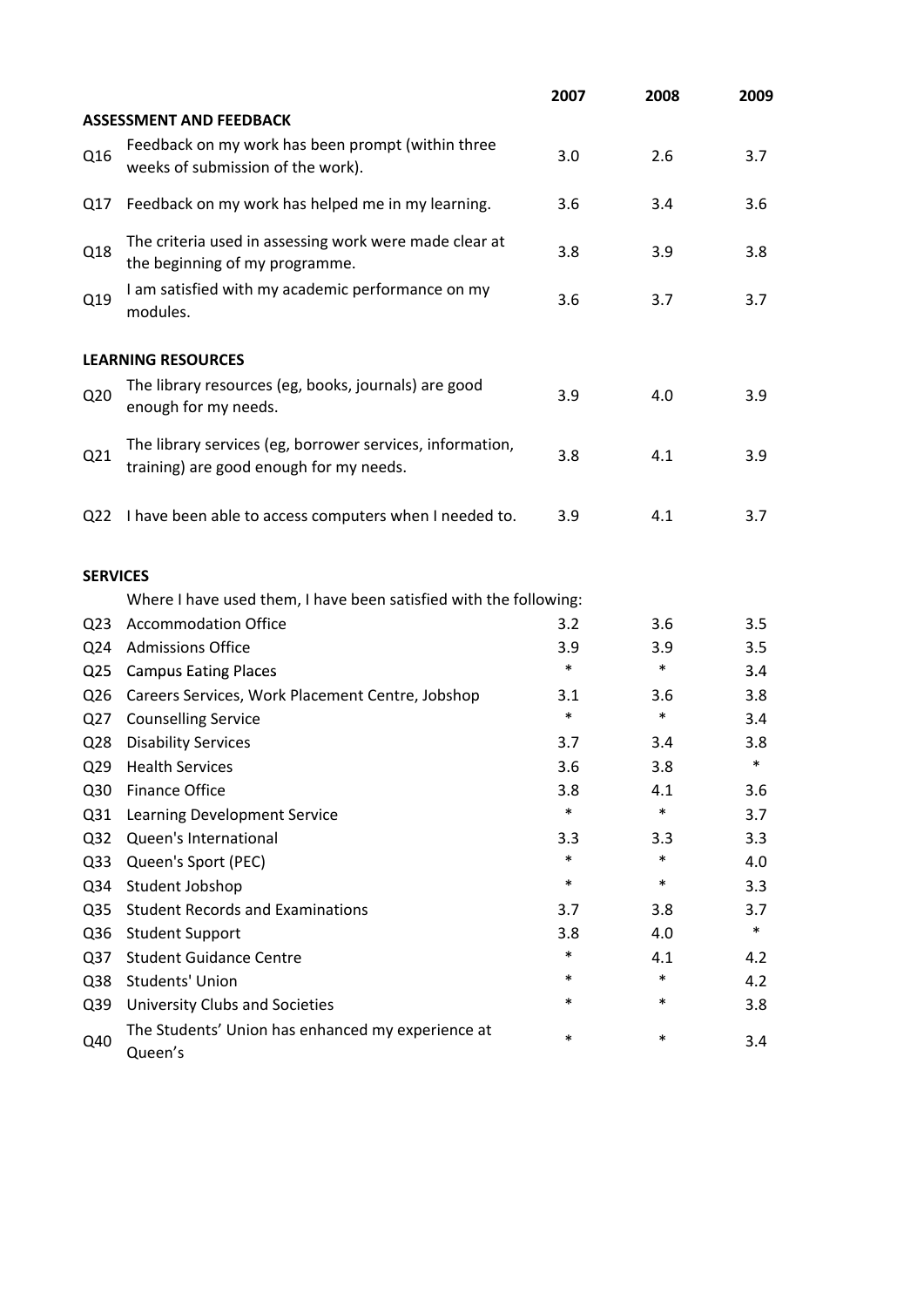|                 |                                                                                                  | 2007   | 2008   | 2009 |
|-----------------|--------------------------------------------------------------------------------------------------|--------|--------|------|
| <b>ADVICE</b>   |                                                                                                  |        |        |      |
|                 | I have received sufficient guidance about the academic choices open to me:                       |        |        |      |
| Q41             | Pre-Admission (from Admissions Office)                                                           | 3.5    | 3.3    | 3.3  |
| Q42             | Post-admission (from Schools, Academic Staff)                                                    | 3.5    | 3.6    | 3.3  |
| Q43             | From other staff in the School (once I had arrived at                                            | *      | $\ast$ | 3.4  |
| Q44             | Queen's information on tuition fees and bursaries was<br>helpful.                                | $\ast$ | $\ast$ | 3.3  |
|                 | The most useful source of information on tuition fees                                            |        |        |      |
| Q45             | and financial support was:                                                                       |        |        |      |
|                 | Secondary School                                                                                 | 12.7%  | 18.0%  | ∗    |
|                 | E&LB/LEA                                                                                         | 40.0%  | 31.1%  | *    |
|                 | <b>UCAS</b>                                                                                      | 9.1%   | 16.4%  |      |
|                 | Queen's literature (leaflets, correspondence)                                                    | 10.9%  | 9.8%   | *    |
|                 | Queen's website                                                                                  | 7.3%   | 11.5%  | *    |
|                 | Other                                                                                            | 20.0%  | 13.1%  | *    |
|                 | PERSONAL DEVELOPMENT                                                                             |        |        |      |
| Q46             | My programme requires me to work with other<br>students.                                         | 3.9    | 4.0    | 4.0  |
| Q47             | I have received sufficient advice about Personal<br>Development Planning (PDP).                  | 2.9    | 2.9    | 3.1  |
| Q48             | I am not as motivated towards my studies as I should<br>be.                                      | 3.4    | 3.1    | 3.1  |
| Q49             | Having Personal Tutors for first year students is a good<br>idea.                                | $\ast$ | $\ast$ | 4.3  |
| Q50             | I haven't done the background reading expected of me.                                            | 3.5    | 3.3    | 3.1  |
| Q51             | Academic work at this level is harder than I expected it<br>to be.                               | 3.1    | 2.8    | 2.8  |
| Q <sub>52</sub> | I feel I have made the right choice of programme.                                                | 4.1    | 4.3    | 4.1  |
| Q53             | I know what I want to do when I graduate.                                                        | 3.6    | 3.5    | 3.6  |
| Q54             | I am confident that my programme will lead to a job at<br>a level that matches my qualification. | 3.9    | 3.8    | 3.9  |
| Q <sub>55</sub> | I enjoy the social side of being at Queen's.                                                     | 3.7    | 3.7    | 3.7  |
| Q56             | I know about Degree Plus.                                                                        | $\ast$ | $\ast$ | 2.4  |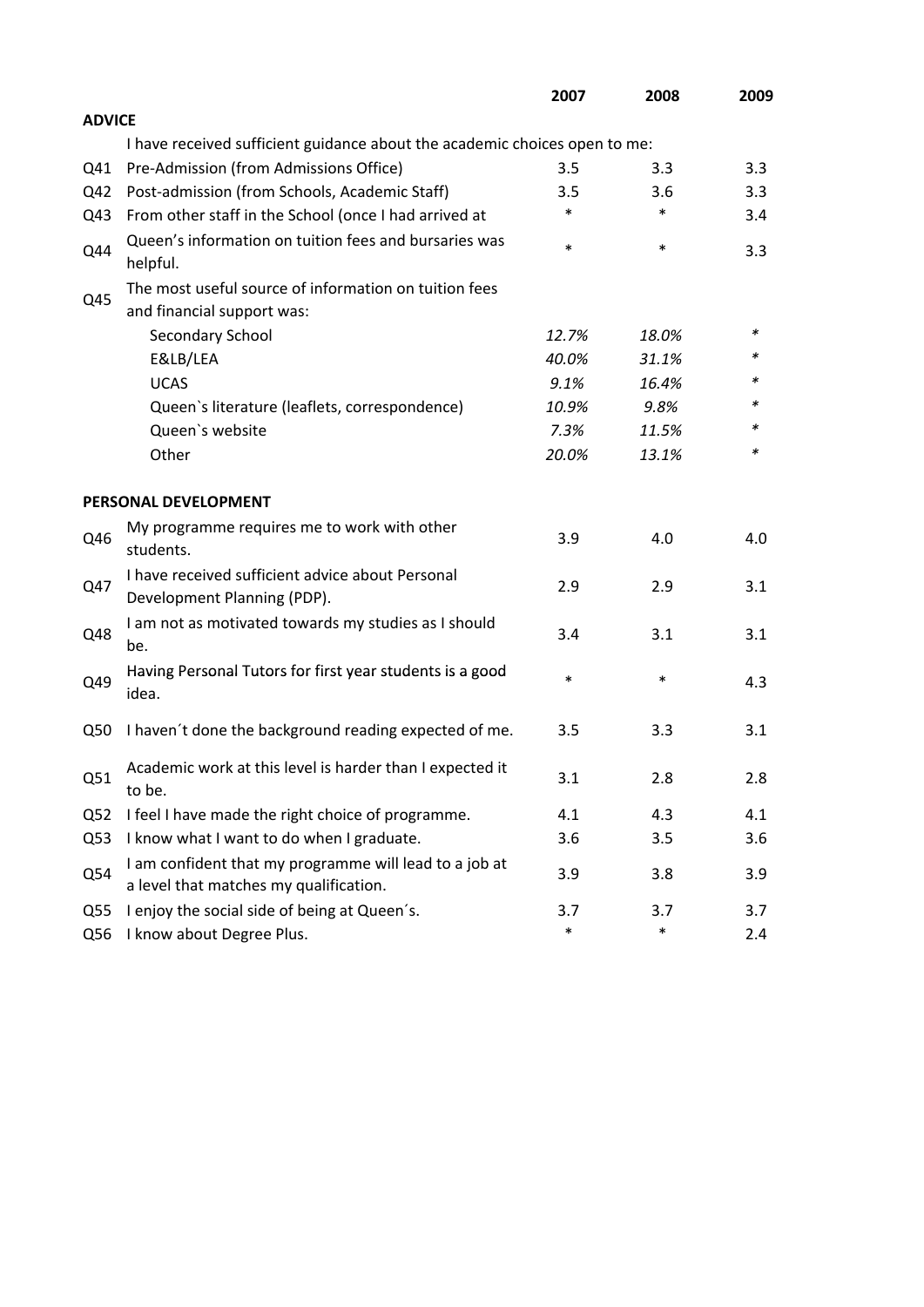|     |                                                                        | 2007  | 2008  | 2009  |  |
|-----|------------------------------------------------------------------------|-------|-------|-------|--|
|     | <b>ORGANISATION AND MANAGEMENT</b>                                     |       |       |       |  |
|     | How many hours of time-tabled classes (eg, lectures,                   |       |       |       |  |
| Q57 | tutorials, seminars, practicals) have you had scheduled                |       |       |       |  |
|     | $0-6$                                                                  | 1.8%  | 0.0%  | 0.0%  |  |
|     | $7 - 12$                                                               | 48.2% | 50.8% | 46.6% |  |
|     | $13 - 18$                                                              | 35.7% | 36.5% | 30.1% |  |
|     | 19-24                                                                  | 12.5% | 12.7% | 15.1% |  |
|     | $25+$                                                                  | 1.8%  | 0.0%  | 8.2%  |  |
|     | How many days per week during term-time do you                         |       |       |       |  |
| Q58 | typically come to Queen's to study?                                    |       |       |       |  |
|     | 1                                                                      | 0.0%  | 3.2%  | 2.9%  |  |
|     | $\overline{2}$                                                         | 7.0%  | 6.3%  | 2.9%  |  |
|     | 3                                                                      | 24.6% | 19.0% | 14.3% |  |
|     | 4                                                                      | 45.6% | 54.0% | 51.4% |  |
|     | $5+$                                                                   | 22.8% | 17.5% | 28.6% |  |
|     |                                                                        |       |       |       |  |
|     | <b>STUDY LIFE BALANCE</b>                                              |       |       |       |  |
| Q59 | Where are you living while you are attending Queen's?                  |       |       |       |  |
|     | At Home                                                                | 63.2% | 61.9% | 54.8% |  |
|     | Other private accommodation                                            | 24.6% | 25.4% | 27.4% |  |
|     | University run accommodation                                           | 12.3% | 12.7% | 17.8% |  |
|     | Have you been required to take on employment (part-                    |       |       |       |  |
| Q60 | time, full-time) to finance yourself through university?               |       |       |       |  |
|     | % "Yes"                                                                | 70.2% | 76.2% | 71.2% |  |
| Q61 | Please select the number of hours you work in your job                 |       |       |       |  |
|     | per week:                                                              |       |       |       |  |
|     | $1 - 5$                                                                | 5.0%  | 8.3%  | 1.9%  |  |
|     | $6 - 10$                                                               | 20.0% | 27.1% | 23.1% |  |
|     | $10 - 15$                                                              | 35.0% | 22.9% | 44.2% |  |
|     | 16-20                                                                  | 27.5% | 29.2% | 26.9% |  |
|     | $21 - 25$                                                              | 10.0% | 10.4% | 1.9%  |  |
|     | $26+$                                                                  | 2.5%  | 2.1%  | 1.9%  |  |
| Q62 | I find it difficult to balance academic and other commitments such as: |       |       |       |  |
|     | Social Life                                                            | 2.9   | 2.8   | 2.6   |  |
|     | Work (part-time, full-time)                                            | 2.5   | 2.6   | 2.2   |  |
|     | Caring for others (parent, partner, children)                          | 2.5   | 2.5   | 2.4   |  |